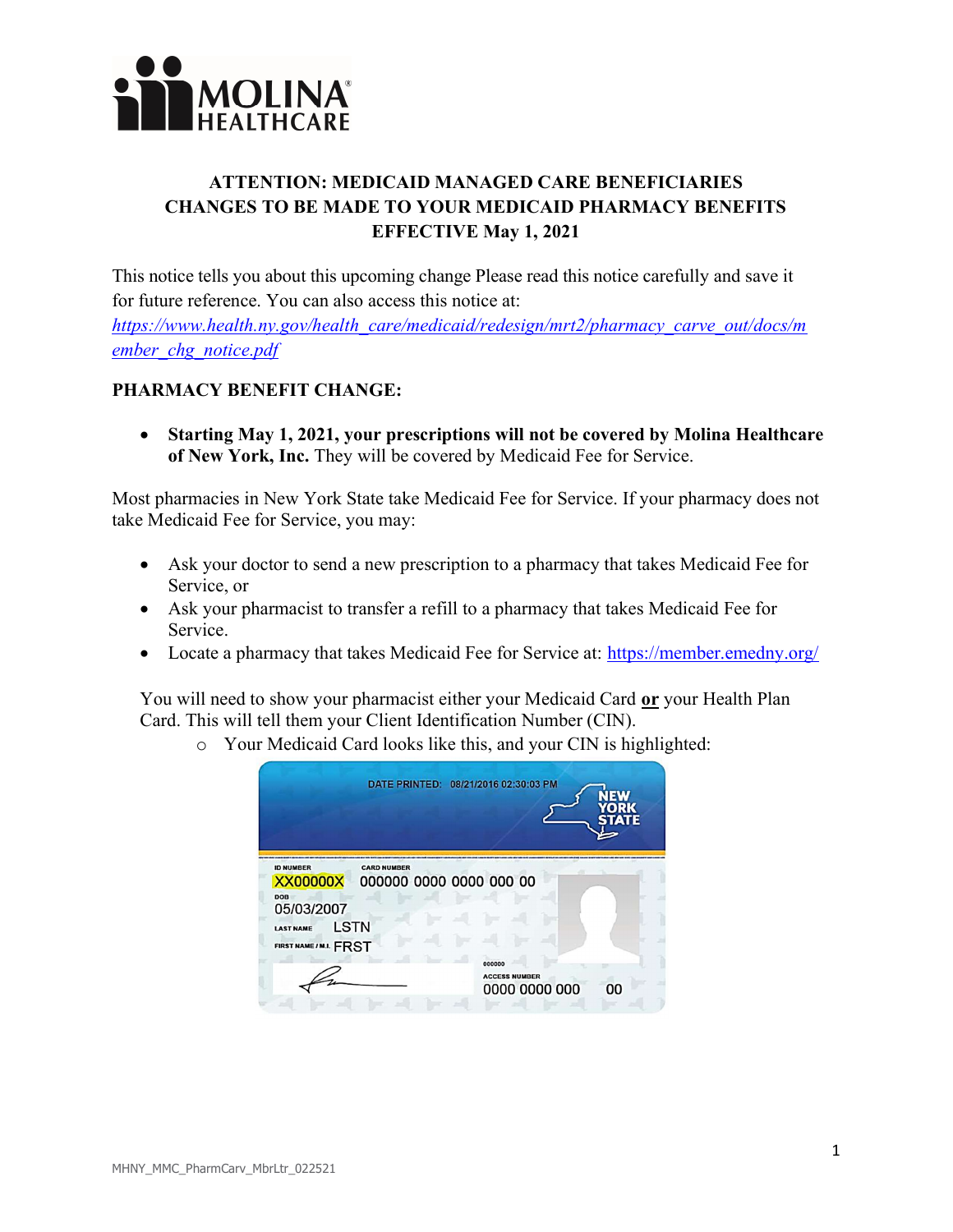

o Your Health Plan Card looks like this, and the location of the CIN is highlighted:



- Medicaid Fee for Service has a list of covered drugs. Over-the-counter drugs and most drugs are on the list. This list of covered drugs can be found at: https://member.emedny.org/
	- o Some drugs need prior approval before they can be filled. This list will tell you if a drug needs prior approval. Your doctor will call to get prior approval.
	- o If your drug is not on this list:
		- Your doctor can ask Medicaid for approval to let you get the drug, or
		- Your pharmacist can talk to your doctor about changing to a drug that is on the list.
- Medicaid Fee for Service also has a preferred drug list. This list can be found at: https://newyork.fhsc.com/downloads/providers/NYRx\_PDP\_PDL.pdf
	- $\circ$  If you need a drug that is listed as a non-preferred drug, you will be able to get a one-time only fill of this drug from May 1, 2021, through July 30, 2021.
	- o If you need a non-preferred drug, please contact your pharmacist or doctor so that they can get approval for you to get this drug.
- The Medicaid copayment structure is not changing. Your copayment might change depending on if the drug is preferred or non-preferred.
- Your pharmacy benefit also covers certain supplies:
	- A list of covered supplies can be found in the Medicaid Pharmacy Manual at: https://member.emedny.org/
	- Note: you will need to click on "OTC and Supply Fee Schedule."